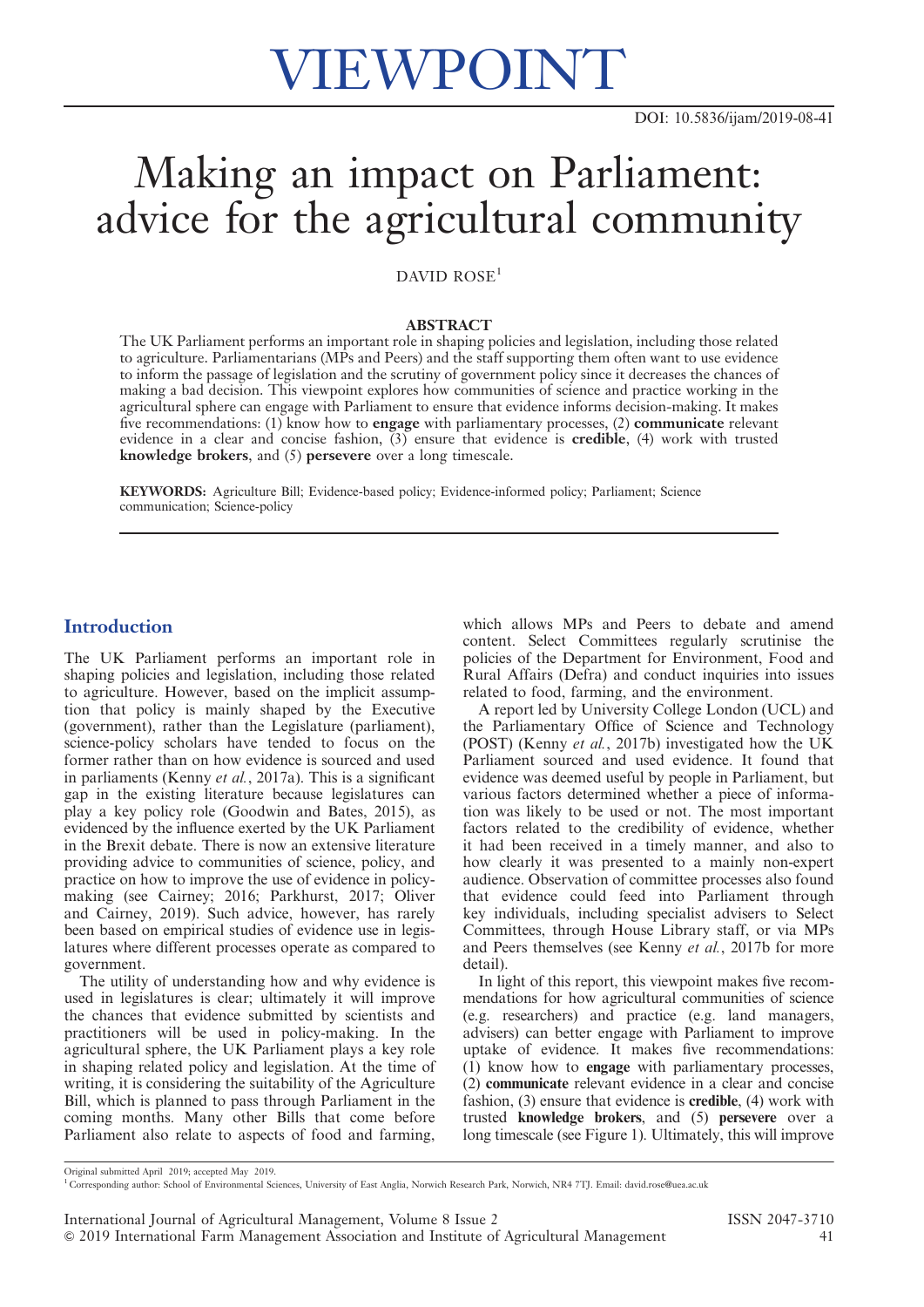

Figure 1: Five key components of effective parliamentary engagement (based on Kenny et al., 2017b)

the chances that policies and legislation related to food, farming, and the environment are evidence-informed and hence more likely to work in practice.

In making the distinction between science and practice, this viewpoint makes no judgement on which type of evidence is most important for policy-making. In other words, in accepting that Parliament is meant to represent the views of all citizens, it provides advice about how evidence of all types (e.g. 'scientific', experiential etc.) can be best communicated to parliamentarians and their staff. This follows one of the main findings of the UCL/POST report, which discovered that people in Parliament interpreted evidence broadly and welcomed different kinds of information from a variety of sources (Kenny et al., 2017b).

#### 1. Engage with parliament – know who and when to contact

A key message from the UCL/POST report was the need to know how Parliament works, which enables more effective engagement (Kenny et al., 2017b). There are a variety of ways in which evidence about food, farming, and the environment could feed into Parliament. Select Committees, for example, scrutinise government policy and legislation. The Environment, Food and Rural Affairs Committee will generally be the most relevant group for agriculture and they regularly conduct inquiries which make a real

difference<sup>2</sup>. A formal call will be made for written evidence with a terms of reference, which can be responded to by individuals or groups with an interest in the specific inquiry. When scrutinising the Agriculture Bill, written evidence was submitted by academics, trade union bodies, industry groups, charities and notfor-profit organisations, farming groups, and other individuals<sup>3</sup>. Subsequent oral evidence may be called for from the pool of written correspondents and the committee will rarely use any other information as part of their formal inquiry. Being aware of calls for evidence, including timelines, is thus vital – policy windows regularly open where evidence about issues related to food and farming will be needed, and thus relevant parties must be ready to seize upon them (see Kingdon, 2003; Rose et al., 2017). It is usually best to submit evidence using the online form, although committee staff can be contacted if different formats are preferable, and individuals not wishing to respond themselves can work with organisations to influence joint responses. In the UCL/POST study, Select Committee staff reported that evidence received early in an inquiry has the most potential to influence its scope (Kenny et al., 2017b).

<sup>2</sup> See https://www.parliament.uk/business/committees/committees-a-z/commons-select/envir onment-food-and-rural-affairs-committee/inquiries/ for ongoing and past inquiries by the Environment, Food and Rural Affairs Committee.

<sup>&</sup>lt;sup>3</sup> Sources of evidence submitted to the Agriculture Bill https://www.parliament.uk/business/ committees/committees-a-z/commons-select/environment-food-and-rural-affairs-committee/ inquiries/parliament-2017/agriculture-bill-17-19/publications/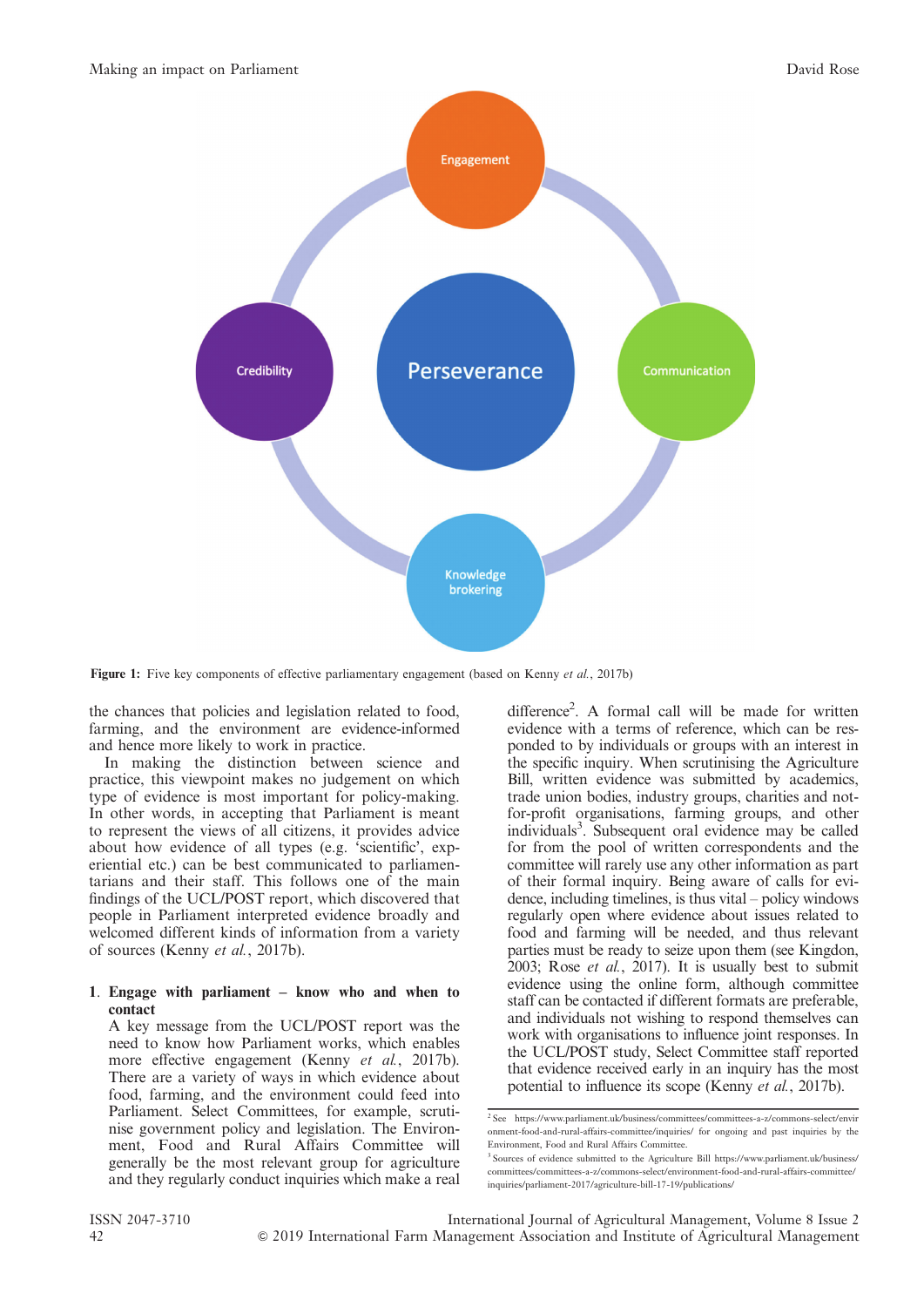Evidence can also feed into Parliament through All-Party Parliamentary Groups (APPGs), which are more informal cross-party gatherings of parliamentarians interested in specific issues (Kenny et al., 2017b). There are many such APPGs related to farming and organisers of these groups can be contacted via details listed on the formal register<sup>4</sup>. They regularly invite individuals with expertise on particular issues to speak to them, but cannot do so unless they are aware of your knowledge and interest in engaging with them. These parliamentarians might then feed what they learn into Chamber debates and committees on which they sit. This means that taking a proactive approach by writing to individuals and groups, such as your constituency MP, interested Peer or APPG, can be a good way of getting your evidence into Parliament.

#### 2. Communicate clearly and openly

People in Parliament have limited time and are generally not experts on agriculture. Hence, evidence submitted to Parliament must be communicated in a concise and relevant style without assuming a high level of understanding or including unnecessary jargon (Geddes et al., 2018; Kenny et al., 2017b). This advice is relevant for all types of person seeking to engage with Parliament on agriculture issues. For an agricultural scientist, it may be better to provide a concise overview of what the body of evidence says, rather than providing long-winded results of individual papers. If links to studies are provided, then these should be open access, and preferably prefixed with a short abstract covering its key conclusions and recommendations.

#### 3. Be credible

Credibility has been ranked as a key component of evidence use in the UK Parliament (Geddes et al., 2018; Kenny et al., 2017b). This is interpreted broadly in Parliament, with particular types of evidence being considered credible (e.g. statistics), and suspicion being cast towards sources that are known to have 'an axe to grind'. When presenting evidence to Parliament, it is important to provide credible evidence which supports your view. This could be peer-reviewed evidence or experiential knowledge as long as information is provided to justify a particular interpretation. Evidence submitted to committees is usually made publicly available online and thus care should be taken with regard to content and tone. Caution may be applied to working with particular organisations who may be treated with some caution due to their political stance (see next point).

#### 4. Work with trusted third parties

Many individuals, including academics, advisers, and land managers will lack the time or specialist skills needed to engage with Parliament effectively. Whilst communication skills can be enhanced, working with trusted 'knowledge brokers' (see Bednarek et al., 2018) can be a useful way of feeding information into parliamentary decision-making. These groups have a track record of communicating science clearly to policymakers, and can thus bridge the gap between scientists,

practitioners, and parliamentarians. Various agricultural groups regularly engage in formal parliamentary processes, including trade unions (e.g. NFU, Farmers' Union of Wales), other agricultural groups (e.g. Countryside Land and Business Association, Soil Association), industry (e.g. Arla Foods), environmental groups (e.g. RSPB, National Parks authorities), and learned societies [see footnote 2]. Developing relationships with these organisations, and sending relevant information to them, can be a good way of engaging with Parliament. The Knowledge Exchange Unit at POST is another good organisation to work with.

#### 5. Persevere

Policy change can be slow and incremental, or sudden and unexpected (see Owens, 2015). However, 'direct hits' between evidence and policy, in other words quick policy change after receipt of evidence, is much rarer than incremental change (Owens, 2015). Relationships with individual parliamentarians, for example through local constituency MPs or links with APPGs, can be slow and challenging to build. Trusting relationships with third party organisations who may communicate on your behalf can be equally challenging to establish. All of this is made more difficult if key points of contact keep changing, which is symptomatic of larger organisations including in policy (Sasse and Haddon, 2019). Above all, however, we should not expect immediate impact from the evidence that we submit to Parliament, but regular and sustained engagement, including the maintenance of personal relationships, should improve the ability of our evidence to cut through (Owens, 2015).

### Concluding remarks

Effective engagement with the UK Parliament (and devolved parliaments), and legislatures across the world, is important if communities of science and practice in agriculture are to ensure that policies and legislation related to food, farming, and the environment are evidence-informed. Whilst the democratic nature of decision-making means that we can never guarantee that our evidence will be used to shape policy, we can take steps to improve the likelihood that our evidence is influential. This initially requires a clear understanding of how Parliament works and how evidence might be fed into formal and informal parliamentary processes. Once routes into Parliament are understood, and trusted third party organisations are identified to help with engagement, communication should be clear, evidence-based, and simple, and preferably sustained over long timescales. I invite readers to put these recommendations into practice and to play their part in improving the use of evidence related to agriculture in Parliament.

#### About the Author

David Rose is a Lecturer in Geography at the University of East Anglia. He uses social science approaches to investigate the social and ethical implications of agriculture 4.0 and uses participatory methodologies to support user-centred design of agri-tech.

<sup>4</sup> https://publications.parliament.uk/pa/cm/cmallparty/190327/contents.htm (register as of March 2019).